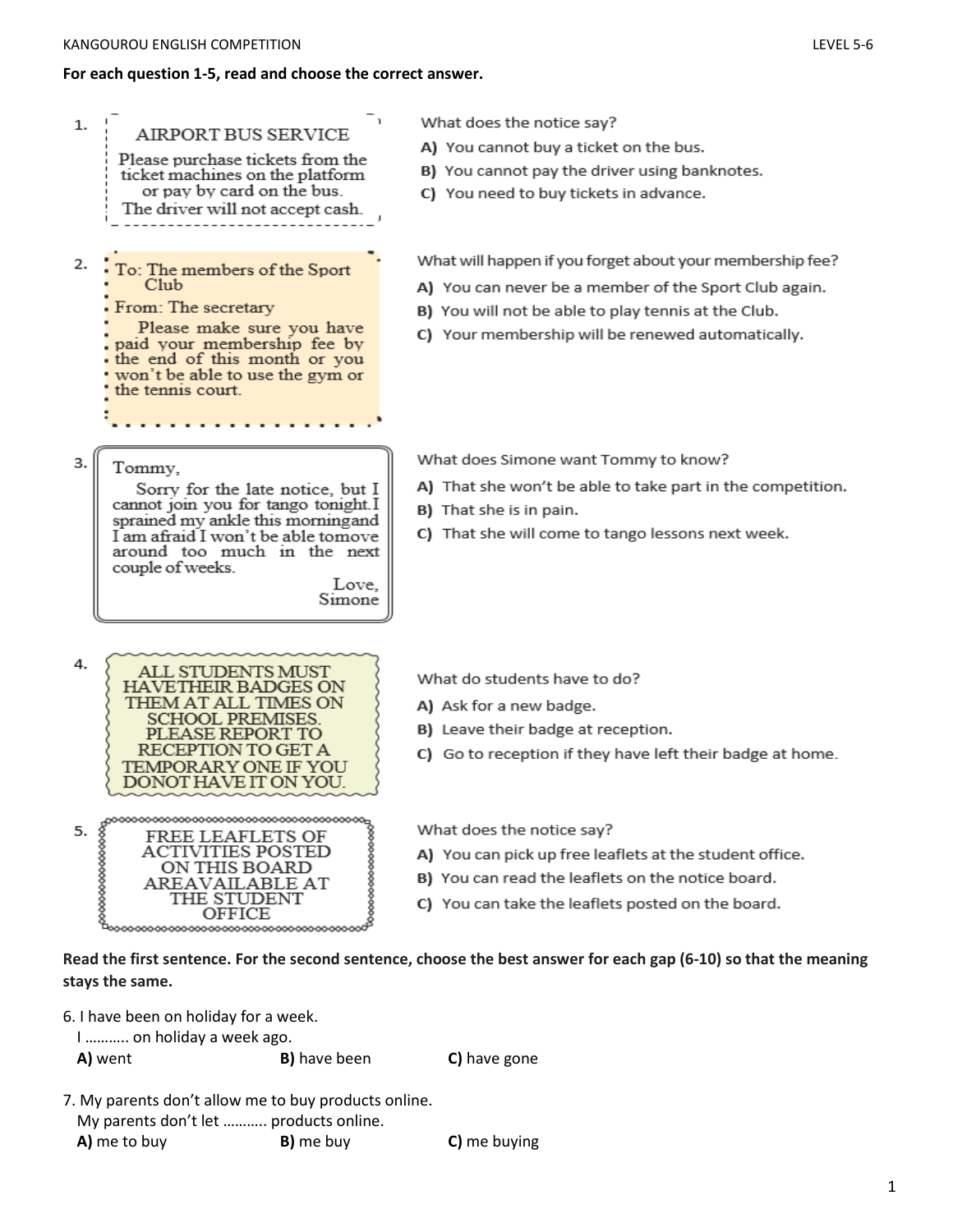| 8. I think she made me late for school intentionally.<br>I think she made me late for school |                      |                 |  |  |  |  |
|----------------------------------------------------------------------------------------------|----------------------|-----------------|--|--|--|--|
| A) on purpose                                                                                | <b>B)</b> in purpose | C) with purpose |  |  |  |  |
| 9. My daily routine includes 30 minutes of jogging.<br>I   if or a 30-minute run every day.  |                      |                 |  |  |  |  |
| $A)$ go                                                                                      | <b>B</b> ) take      | C) make         |  |  |  |  |
| 10. This is where my parents sleep.<br>This is my  bedroom.                                  |                      |                 |  |  |  |  |
| A) parent                                                                                    | <b>B)</b> parent's   | C) parents'     |  |  |  |  |

**Read the following descriptions of after-school clubs for young people. For each question(11-15) choose the book that would be suitable for each teenager.**

### **Good Will Drama Club**

Our drama club gives young ones a chance to let their creativity shine. We put on three plays a year - during winter holidays, in early spring and during the summer break. We also offer scriptwriting tutorials for those who wish to develop their writing skills. Classes are held twice a week.

#### **Biking Club**

We are here for those who enjoy biking. Our facilities are a dream come true, with most amazing ramps. We can provide for beginners who want to learn how to handle basic biking techniques but also for the more advanced bikers who want to take their hobby a step further. We are open Wednesdays to Fridays.

#### **Computer Club**

We will teach you about so many things you can do on your computer – things you have no idea are possible: how to use apps for school projects and how to get even more creative in the process. We will also trach you how to edit photos and short films. We meet on Mondays.

#### **Graphic Books and Comics Club**

We will give you a chance to play and experiment with art. Creating your very own graphic book will improve both your drawing and your storytelling. There is one condition, though. You must be good at drawing!

#### Dance to Stay Fit Club

We will teach you the most modern forms of dance. This will not only keep you entertained but it will also keep you... in shape! You will have so much fun while learning new moves! We meet on Mondays.

11. Sandra is a very busy girl and her free time is so precious. She is interested in taking up a hobby that is fun but at the same time involves some exercise. Sandra should join ………. .

**A)** Good Will Drama Club **B)** Biking Club **C)** Computer Club

**D)** Graphic Books and Comics Club **E)** Dance to Stay Fit Club

12. George is a backgammon enthusiast. He already belongs to the board games club. He would really like to take up something which is more active. Unfortunately, Mondays are out of the question for him. George should join ……… . **A)** Good Will Drama Club **B)** Biking Club **C)** Computer Club

**D)** Graphic Books and Comics Club **E)** Dance to Stay Fit Club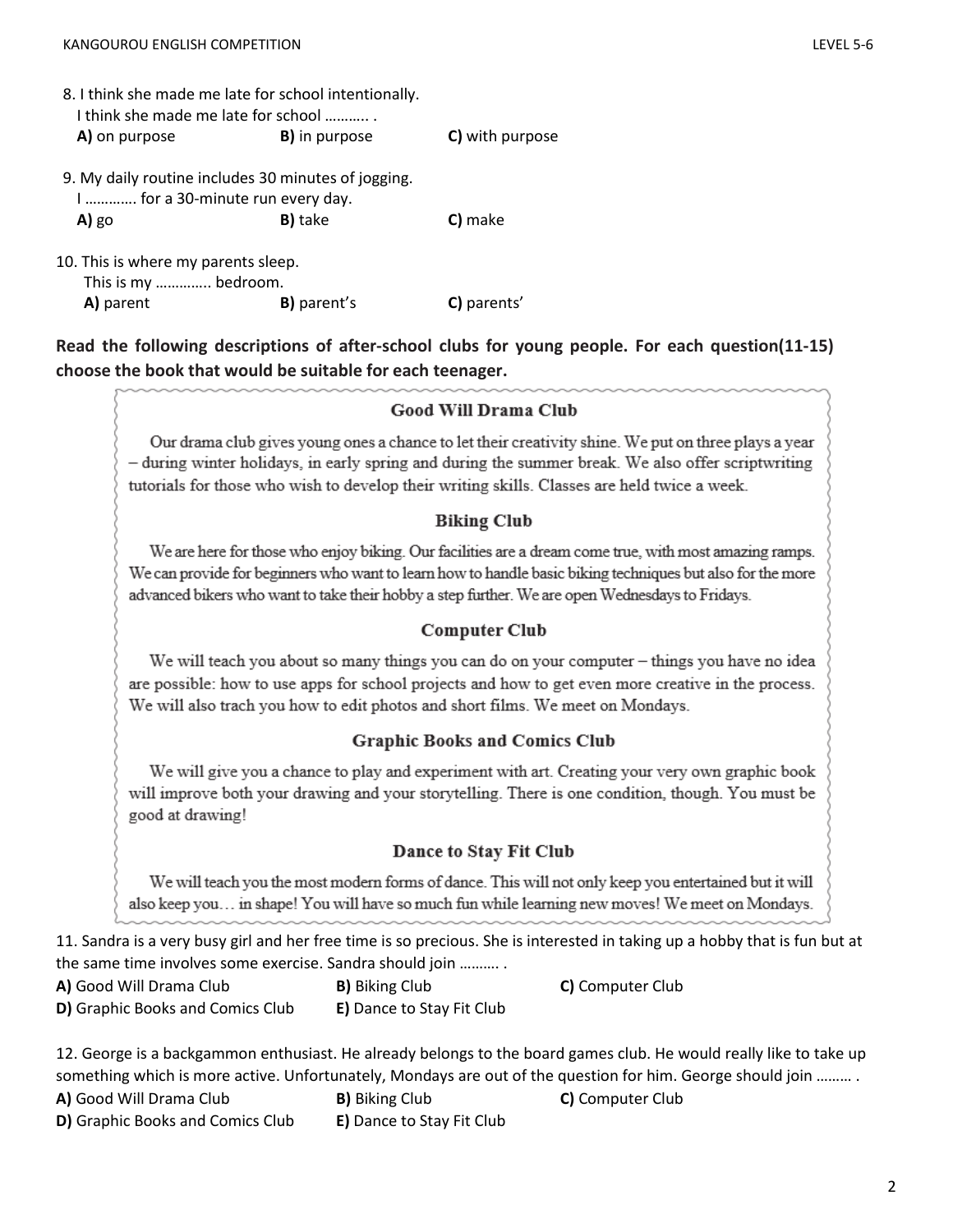| her talent to help her get better at writing stories. Leila should join                                   |                                 |                                                           | 13. Leila is a very creative young girl. She just loves drawing and everyone says she is really good at it. She would like |
|-----------------------------------------------------------------------------------------------------------|---------------------------------|-----------------------------------------------------------|----------------------------------------------------------------------------------------------------------------------------|
| A) Good Will Drama Club<br>D) Graphic Books and Comics Club E) Dance to Stay Fit Club                     |                                 | <b>B)</b> Biking Club                                     | C) Computer Club                                                                                                           |
| join  .                                                                                                   |                                 |                                                           | 14. John would like to be a writer one day. His dream is to write for the cinema or for theatre companies. John should     |
| A) Good Will Drama Club<br>D) Graphic Books and Comics Club                                               |                                 | <b>B)</b> Biking Club<br><b>E)</b> Dance to Stay Fit Club | C) Computer Club                                                                                                           |
| homework. Mike should join                                                                                |                                 |                                                           | 15. Mike just loves his PC. His great passion is video games. His mum would like him to spend his time doing some more     |
| A) Good Will Drama Club<br>D) Graphic Books and Comics Club                                               |                                 | <b>B)</b> Biking Club<br>E) Dance to Stay Fit Club        | C) Computer Club                                                                                                           |
| Read the sentences. For each space (16-25), choose the correct answer.                                    |                                 |                                                           |                                                                                                                            |
| 16. You'd better  out! If you are not careful, you might fall and break something.<br>A) watch<br>B) stay |                                 | C) leave                                                  |                                                                                                                            |
| 17. The Smiths are very  of their new car.<br>A) pleased<br><b>B)</b> fond                                |                                 | C) happy                                                  |                                                                                                                            |
| 18. Right now I am  on my bed reading your letter.                                                        |                                 |                                                           |                                                                                                                            |
| A) seating<br><b>B)</b> sitting                                                                           |                                 | C) set                                                    |                                                                                                                            |
| 19. My public speaking coach has  me to be more confident.                                                |                                 |                                                           |                                                                                                                            |
| A) made                                                                                                   | <b>B)</b> encouraged            | C) said                                                   |                                                                                                                            |
| 20. I would like us to talk about our flight and  up.                                                     |                                 |                                                           |                                                                                                                            |
| A) do                                                                                                     | <b>B</b> ) stay <b>C</b> ) make |                                                           |                                                                                                                            |
| 21. Hot chocolate was once drunk only  the rich.                                                          |                                 |                                                           |                                                                                                                            |
| A) to<br>B) by                                                                                            |                                 | C) from                                                   |                                                                                                                            |
| 22. In some private schools, students have to  very high fees.                                            |                                 |                                                           |                                                                                                                            |
| B) cost<br>A) pay                                                                                         |                                 | C) charge                                                 |                                                                                                                            |
| 23. Children should be free to make  own decisions.<br>A) there<br><b>B)</b> their                        |                                 | $C)$ many                                                 |                                                                                                                            |
| 24. He is one year younger  most of his classmates.<br><b>B)</b> that<br>A) then                          |                                 | C) than                                                   |                                                                                                                            |
| 25. Putting honey on a burn makes it  more quickly.<br>A) heal<br>B) hill                                 |                                 | C) heel                                                   |                                                                                                                            |

KANGOUROU ENGLISH COMPETITION LEVEL 5-6